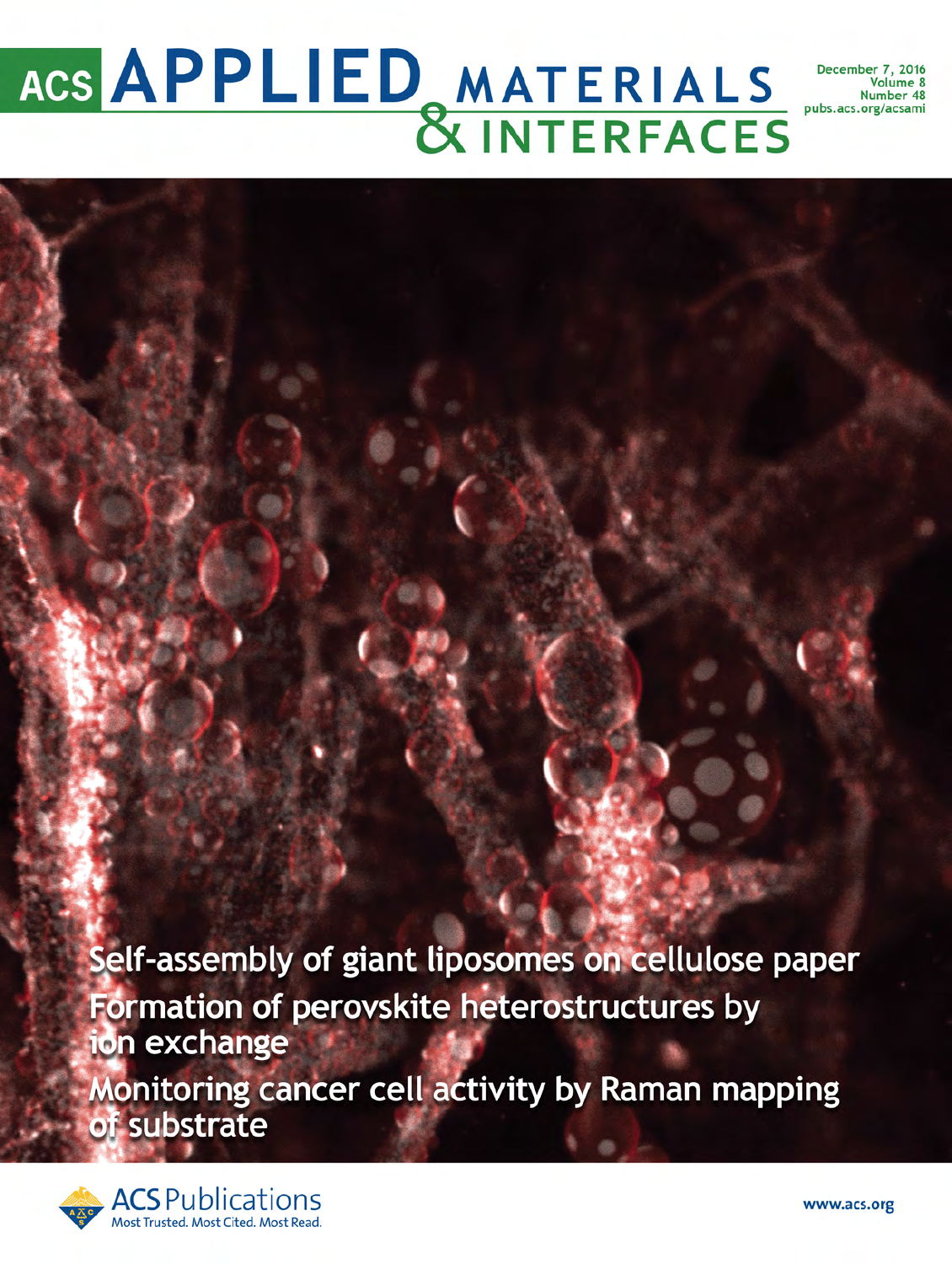# AGS APPLIED MATERIALS **NINTERFACES**

# Novel Application of Cellulose Paper As a Platform for the Macromolecular Self-Assembly of Biomimetic Giant Liposomes

Kayleigh M. Kresse, $^{\dagger,\ddagger}$  Melissa Xu, $^{\dagger,\ddagger}$  Joseph Pazzi, $^{\ddagger}$  Marcos García-Ojeda, $^{\S}$ and Anand Bala Subramaniam[\\*](#page-5-0),‡

 $^{\ddagger}$ School of Engineering and  $^{\$}$ School of Natural Sciences, University of California, Merced, California 95343, United States

## **S** [Supporting Information](#page-5-0)

ABSTRACT: We report a facile and scalable method to fabricate biomimetic giant liposomes by using a cellulose paper-based materials platform. Termed PAPYRUS for Paper-Abetted liPid hYdRation in aqUeous Solutions, the method is general and can produce liposomes in various aqueous media and at elevated temperatures. Encapsulation of macromolecules and production of liposomes with membranes of complex compositions is straightforward. The ease of manipulation of paper makes practical massive parallelization and scale-up of the fabrication of giant liposomes, demonstrating for the first time the surprising usefulness of paper as a platform for macromolecular self-assembly.



KEYWORDS: cellulose, paper, giant unilamellar vesicles, encapsulation, synthetic cells

 $\Gamma$  his paper reports the novel application of cellulose paper<br>as a platform to fabricate giant liposomes. Giant liposomes<br>are self-assembled, macromologylar, structures<sup>1</sup>, useful, for are self-assembled macromolecular structures<sup>1</sup> useful for encapsulating and controlling the release of cargo, $^2$  $^2$  synthesizing proteins (cell-free synthesis) $3$  and inorganic minerals (biomineralization), $4$  constructing artificial cells<sup>[5](#page-5-0)</sup> including red blood cells,<sup>[6](#page-5-0)</sup> building nanoconduits, nanowires, and nanoparticles through bioinspired templating strategies, $7$  and elucidating the origins of life through the building of minimal protocells.<sup>[8,9](#page-5-0)</sup> Giant liposomes are also widely used model systems for biochemical and biophysical studies of membrane processes.[10](#page-5-0)−[12](#page-5-0) Current methods for producing giant liposomes include, among others, $13$  gentle hydration, $14-18$  $14-18$  electroforma-tion,<sup>[17](#page-5-0)</sup> gel-assisted formation,<sup>[18](#page-5-0)–[20](#page-5-0)</sup> and microfluidics.<sup>[21](#page-5-0),[22](#page-5-0)</sup> These methods often require elaborate preparatory steps<sup>[13,22](#page-5-0)</sup> or have limitations that restrict general applicability.<sup>[23](#page-5-0)</sup> For example, electroformation results in lipid peroxidation,  $24$  works poorly in ionic buffers and with negatively charged lipids, $13$  and is challenging and costly to scale-up. Gel-assisted methods suffer from contamination from polymer molecules of the lipid membrane and of the vesicular lumen, $^{23}$  $^{23}$  $^{23}$  and cannot be applied to fabricate liposomes with lipids with high transition temperatures.[18](#page-5-0)−[20](#page-5-0) Microfluidic methods, while providing exquisite control of the size and to some extent the composition of the lipids in the membrane of the lip- $\cos \theta$  often have residual solvents trapped in the membrane.<sup>[22](#page-5-0)</sup>

Cellulose is an abundant biopolymer used in various demanding applications such as composites<sup>[25](#page-6-0)</sup> and in everyday commercial-scale applications such as paper and textiles, and in paper-based biomedical diagnostic<sup>[26,27](#page-6-0)</sup> and energy devices.<sup>[28](#page-6-0)</sup> Cellulose is hygroscopic and hydrophilic, yet essentially

insoluble in water and in most common organic solvents, even at elevated temperatures.<sup>[29](#page-6-0)</sup> Although consumer grade papers often have fillers and sizers and are treated chemically to improve print quality, laboratory grade filter and chromatog-raphy paper are free of these additives.<sup>[30](#page-6-0)</sup> We show that hydrating dried lipid films on commercially available cellulose chromatography paper or filter paper provides a facile route to preparing giant liposomes (vesicles) that are predominantly unilamellar (GUVs). The swelling of cellulose fibers upon exposure to water<sup>[29](#page-6-0)</sup> likely provides the driving force for separating the lamellae $^{13}$  $^{13}$  $^{13}$  in hydrated multibilayer stacks of lipids into unilamellar liposomes. In contrast, 12−36 h after hydration, electrostatic repulsion between the charged headgroups of hydrated lipids in multibilayer stacks on glass or roughened Teflon produces liposomes in the gentle hydration technique, $14-16$  $14-16$  $14-16$  and an oscillating electric field acting on the buffer and the lipids, separates the lamellae in multibilayer stacks to produce liposomes in the electroformation technique. $13,17$  The use of cellulose paper as a materials-based platform for the production of liposomes is a significant departure from current methods and greatly simplifies the procedure for fabricating these bioinspired structures.

The method for producing giant liposomes, shown schemati-cally in [Figure 1](#page-2-0), is termed PAPYRUS (Paper-Abetted liPid hYdRation in aqUeous Solutions) after the Latin word for paper. The PAPYRUS method involves depositing several tens of microliters of lipids at a concentration of 1−6 mg/mL

Received: September 20, 2016 Accepted: November 14, 2016 Published: November 15, 2016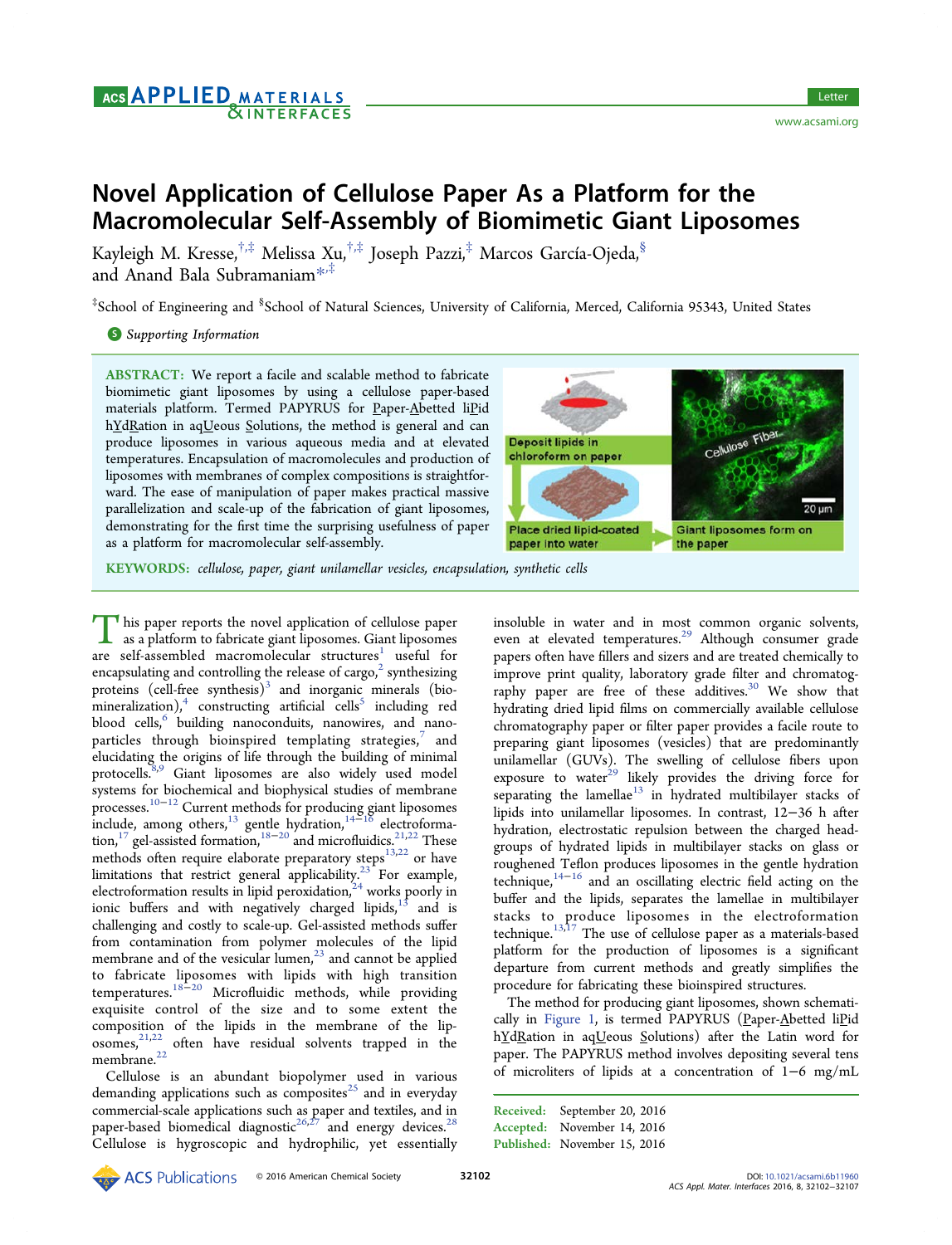<span id="page-2-0"></span>

Figure 1. Schematic of the PAPYRUS method. The steps for the method are: (a) Deposit a solution of lipids in chloroform onto the paper, allow the solvent to evaporate and coat the cellulose fibers with a dry lipid film. (b) Place the dry lipid-coated paper into a desired aqueous solvent and incubate for 30−120 min. Sandwiching the paper between polystyrene well inserts and elastic bands offers a convenient means of immobilizing the lipid-coated paper in a buffer-containing chamber. (c) Following a growth period, flow an extraction buffer through the paper to detach the liposomes into the bulk. Alternatively, use a cut pipet tip to aspirate the liposomes from the surface of the paper.

(single component or mixtures, depending on the desired composition of the membrane) dissolved in an organic solvent (typically chloroform) onto small pieces of dry chromatography paper (~1 cm<sup>2</sup>). The diameter of the fibers in these papers range from around 15 to 19  $\mu$ m, with average pore sizes of around 11  $\mu$ m<sup>30</sup> (Figure 2a). The volatile solvent evaporates



Figure 2. Images demonstrating the progressive steps of the PAPYRUS method. (a) Scanning electron micrograph (SEM) image demonstrating the microstructure of the paper. (b) Fluorescence image of the paper after deposition of lipids demonstrating the dried lipid film coating the cellulose fibers. (c) Region on the same paper (not the same area) after 60 min of incubation in a 250 mM sucrose solution, showing giant liposomes (green circles) coating a cellulose fiber (gray). (d) Giant liposomes in bulk after extraction from the paper. Scale bars: (a) 50  $\mu$ m, (b-d) 20  $\mu$ m.

rapidly (within tens of seconds), leaving behind a dried lipid film coating the cellulose fibers (Figure 2b). A brief 15 min desiccation under vacuum, to match well established protocols for electroformation, $17$  drives residual solvent from the film. The lipid-coated paper is then placed into an aqueous "growth buffer". The choice of growth buffer is dictated by the purpose of the experiment, and can vary from ultrapure water to sugar solutions and to commonly used ionic buffers such as TBS (Tris buffered saline), HEPES 4-(2-Hydroxyethyl)piperazine-1 ethanesulfonic acid, or PBS (phosphate buffered saline). Numerous giant liposomes, ranging in size from  $1 \mu m$  to  $20$  $\mu$ m or more can be seen coating or floating adjacent to the cellulose fibers after a 1 h incubation in the growth buffer (Figure 2c). A 10 min incubation of the lipid-coated paper in ultrapure water before adding a concentrated stock of salts to obtain the final desired ionic strength, produced the best results for PAPYRUS in ionic buffers ([Figure S1](http://pubs.acs.org/doi/suppl/10.1021/acsami.6b11960/suppl_file/am6b11960_si_001.pdf)). The porous nature of chromatography paper allows easy detachment of the liposomes through gentle flow after the liposomes have formed. For example, aspiration perpendicular to the surface of the paper with a micropipette or gentle gravity driven flow of an "extraction buffer" (which can be of similar composition to or different from that of the growth buffer) through the paper results in liposomes in bulk solution, suitable for further manipulation (Figure 2d).

Although we typically allowed the paper to incubate in the growth buffer for 60 min, the process of initial liposome budding was rapid. Within 5 min, the lipid film on the cellulose fibers budded as uni- and multilamellar liposomes ([Figure 3a](#page-3-0)). On average, these small liposomes grew in size during the course of 1 h ([Figure 3b](#page-3-0),c), with neighboring liposomes occasionally fusing to form larger liposomes ([Figure S2a\)](http://pubs.acs.org/doi/suppl/10.1021/acsami.6b11960/suppl_file/am6b11960_si_001.pdf). Over the 1  $\text{cm}^2$  area of the paper, however, the process of growth was highly dynamic. Multiposition imaging revealed that in some regions of the paper, liposomes disappeared over time [\(Figure](http://pubs.acs.org/doi/suppl/10.1021/acsami.6b11960/suppl_file/am6b11960_si_001.pdf) [S2b\)](http://pubs.acs.org/doi/suppl/10.1021/acsami.6b11960/suppl_file/am6b11960_si_001.pdf) and multilamellar structures evolved to form unilamellar liposomes ([Figure S2c](http://pubs.acs.org/doi/suppl/10.1021/acsami.6b11960/suppl_file/am6b11960_si_001.pdf)). Once extracted from the paper, the liposomes prepared through PAPYRUS do not evolve further, and remain visually unchanged for at least 5 days ([Figure S3\)](http://pubs.acs.org/doi/suppl/10.1021/acsami.6b11960/suppl_file/am6b11960_si_001.pdf).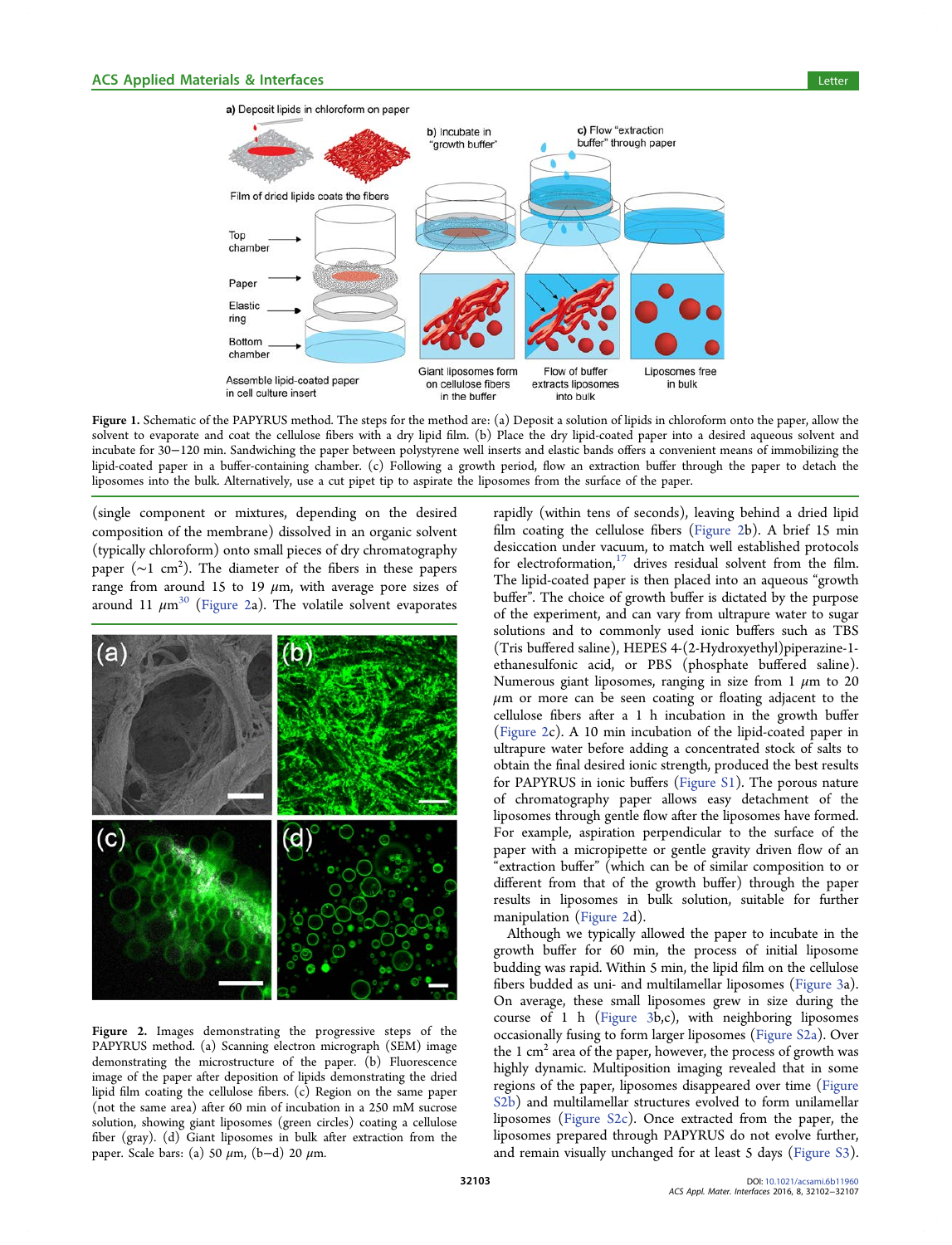<span id="page-3-0"></span>

Figure 3. Time-lapse images of liposomes budding off of the fibers at (a) 5, (b) 15, and (c) 60 min. Liposomes prepared from charged lipids, d) POPG, negatively charged, (e) DOTAP, positively charged, (f) a 50:50 mixture of DOPC and DOPS, negatively charged, labeled by the protein Annexin V-AlexaFluor 488 that binds specifically to phosphatidylserine. (g) Fluorescence image shows the absence of DPPC liposomes when grown at room temperature. (h) Numerous spherical DPPC liposomes formed when grown at 65 °C. (i) Upon cooling, the liposomes shrunk and buckled as the membrane transitioned from a liquid state to a gelled state. (j−l) Composite false color confocal images with green (the membrane dye TopFluor-Cholesterol) indicating a liquid ordered  $(L_0)$  phase and red (the membrane dye Rhodamine-DPPE) indicating a liquid disordered  $(L_d)$ phase, and yellow indicating that both dyes cannot be spatially resolved. The lipid mixture was composed of egg sphingomyelin:DOPC:Cholesterol at a mole percent of 54.8:20:25. j) Image showing the growth of liposomes containing only a single phase from a ternary mixture of lipids when grown at room temperature. (k) At 65  $\degree$ C, both dyes labeled the liposomes that grew on the fibers, and thus the composite image appeared yellow. (l) Upon cooling, the liposomal membranes phase separated into  $L_0$  and  $L_d$  domains, demonstrating phase coexistence. Scale bars, 10  $\mu$ m. Lipid fluorescent labels: (a−c) 0.5 mol percent Rhodamine DPPE, (d, e, g−i) 1 mol percent TopFlour-Cholesterol, (f) Annexin V-AlexaFluor 488, (j−l) 0.1 mol percent Rhodamine-DPPE and 0.1 mol percent TopFlour-Cholesterol.

The PAPYRUS method is general and was successful for all bilayer-forming lipid types that we tested ([Table S1\)](http://pubs.acs.org/doi/suppl/10.1021/acsami.6b11960/suppl_file/am6b11960_si_001.pdf). Figure 3d shows the formation of liposomes composed of the negatively charged lipid 1-palmitoyl-2-oleoyl-sn-glycero-3-[phosphor-rac- (1-glycerol)] (POPG), Figure 3e shows the formation of liposomes from the synthetic positively charged lipid 1,2 dioleoyl-3-trimethylammonium-propane (DOTAP), and Figure 3f shows the binding of the protein Annexin V conjugated with the fluorescent dye Alexa Fluor 488 to liposomes containing 50 mol percent 1,2-dioleoyl-sn-glycero-3-phospho-L-serine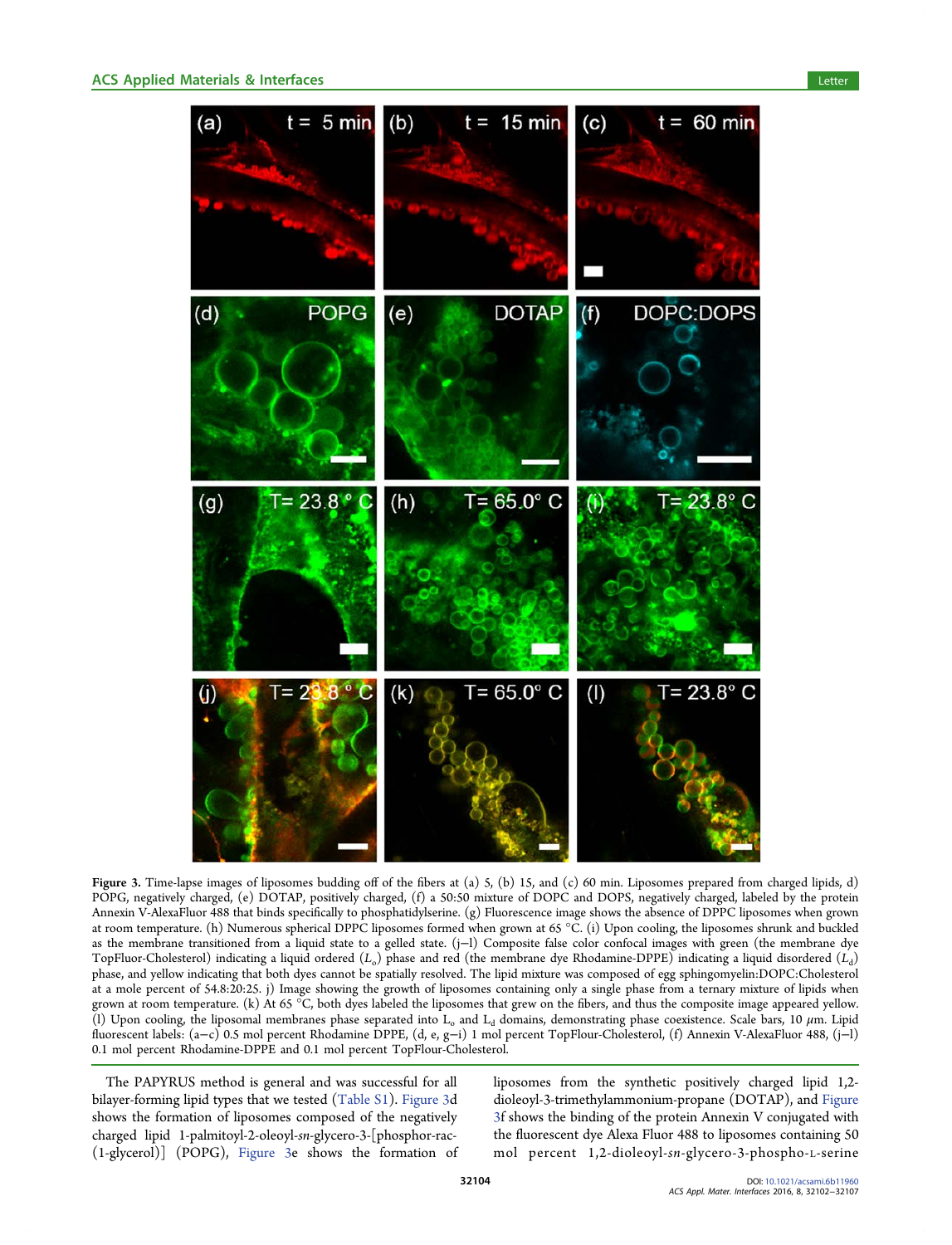<span id="page-4-0"></span>

Figure 4. (a, b) Confocal fluorescence images of liposomes incubating in Direct Red 23. The liposome membranes excluded the fluorescent dye, and thus the lumens appeared dark. Scale bars 20  $\mu$ m. (c) Bar plot of the fluorescence intensity of Direct Red 23 in the membranes of liposomes prepared thorough PAPYRUS (white bar) and electroformation (gray bar). Bars are average intensities from  $n = 176$  liposomes from PAPYRUS, and  $n = 103$  liposomes from electroformation, error bars are standard deviations from the mean. It is clear that the intensity of Direct Red 23 in the membrane was similar for the electroformed liposomes and liposomes prepared through PAPYRUS. d) Histogram of the ratio of lumen intensities to intensity of the continuous phase. Gray bars are intensities prior to addition of 2  $\mu$ M of  $\alpha$ -hemolysin (n = 66), white bars are intensities 30 min post addition  $(n = 66)$ . Insets are false color multichannel confocal images, with fluorescein colored green and Rhodamine-DPPE colored red. Left inset shows liposomes before exposure to  $\alpha$ -hemolysin, the right inset is after exposure. It is clear that the liposomes prepared through PAPYRUS were predominantly unilamellar. Scale bars 10  $\mu$ m.

(DOPS) on cellulose paper. Annexin V binds specifically to phosphatidylserine, and is a reliable indicator of the presence of phosphatidylserine in membranes. $31$  Furthermore, the insolubility of cellulose, even at high temperatures, allowed the following observation with PAPYRUS: Long-chain saturated lipids, and lipid mixtures containing these lipids had to be hydrated at a temperature above the chain transition temperature of the lipids  $-$  which could be significantly above ambient  $-$  to obtain reproducible growth of giant liposomes.[14,15](#page-5-0),[32](#page-6-0) For example, at room temperature, no liposomes were found on the cellulose fibers with films prepared from the saturated lipid 1,2-dipalmitoyl-sn-glycero-3-phosphocholine (DPPC) after 90 min of incubation at 23 °C (the transition temperature of DPPC is 45  $^{\circ}$ C) [\(Figure 3g](#page-3-0)). At 65 °C, however, numerous spherical liposomes coated the surfaces of the fibers ([Figure 3h](#page-3-0)). Upon cooling to room temperature, these liposomes shrunk and the membranes crumpled, consistent with membranes undergoing a liquid to solid transition $33$  ([Figure 3i](#page-3-0)). Extremely slow recovery of fluorescence intensity in the cross-shaped bleached region, probed through Fluorescence Recovery After Photobleaching (FRAP) confirmed the gelled nature of the membranes ([Figure S4a\)](http://pubs.acs.org/doi/suppl/10.1021/acsami.6b11960/suppl_file/am6b11960_si_001.pdf). Liposomes do form on the cellulose fibers at room temperature when PAPYRUS was applied to pseudoternary lipid mixtures containing sterols that show liquid–liquid phase coexistence.<sup>[12](#page-5-0)</sup> To visualize the two liquid phases through confocal fluorescence microscopy, we labeled the lipid mixture with two dyes, TopFluor-Cholesterol and Rhodamine-DPPE. Rhodamine-DPPE is strongly excluded from the liquid ordered  $(L_0)$ phase,  $11,12$  and thus only labels the liquid disordered  $(L_d)$ phase, while TopFluor-Cholesterol shows no preference for either phase and thus labels both the  $L_0$  and  $L_d$  phases.<sup>[11](#page-5-0)</sup> To obtain images that showed the spatial distribution of the dyes, we colored the Rhodamine-DPPE channel red, the TopFluor-Cholesterol green, and overlaid the two channels. Growth at room temperature yielded membranes labeled with a single dye, either only TopFluor-Cholesterol or only Rhodamine-DPPE indicating that only a single phase was present in the liposomes [\(Figure 3j](#page-3-0)). In contrast, when grown at 65 °C, the liposomes on

the cellulose fibers contained both dyes ([Figure 3k](#page-3-0)). When cooled to room temperature, the dyes separated into spatially distinct domains in the liposomes [\(Figure 3l](#page-3-0)). Time-lapse imaging showed the formation of spherical domains that fused and grew with time, further confirming that two liquid phases were present on the liposomes ([Figure S4b\)](http://pubs.acs.org/doi/suppl/10.1021/acsami.6b11960/suppl_file/am6b11960_si_001.pdf). Along with ease of obtaining variations in the composition of the membrane, encapsulating macromolecules in the liposomes was also relatively straightforward. When dispersed in the growth buffer, macromolecules such as proteins and polysaccharides spontaneously incorporated into the liposome lumen and demonstrated robust compartmentalization from the surrounding solution [\(Figures S5 and S8\)](http://pubs.acs.org/doi/suppl/10.1021/acsami.6b11960/suppl_file/am6b11960_si_001.pdf).

To determine if cellulose associated with the liposomal membranes prepared through PAPYRUS, we conducted a fluorescence-based assay using Direct Red 23. Direct Red 23 fluoresces brightly upon binding to cellulose in the primary cell wall of plants<sup>[34](#page-6-0)</sup> [\(Figurs S6 and S7\)](http://pubs.acs.org/doi/suppl/10.1021/acsami.6b11960/suppl_file/am6b11960_si_001.pdf). Liposomes prepared both through PAPYRUS (Figure 4a) and through electroformation (Figure 4b) in a solution containing Direct Red 23 did not show an enrichment of Direct Red 23 in the membranes. Quantitative analysis of the fluorescence of Direct Red 23 of liposomes prepared through PAPYRUS and electroformation showed that the liposomes were indistinguishable from each other (Figure 4c), confirming that cellulose does not incorporate into the membranes of liposomes prepared through PAPYRUS. Such a result is not surprising, considering the insolubility of cellulose in both water and chloroform.<sup>[29](#page-6-0)</sup>

We probed the unilamellarity of giant liposomes prepared through PAPYRUS by conducting a liposome permeation assay with the membrane-porating protein  $\alpha$ -hemolysin.<sup>[21](#page-5-0)</sup> When present in solution,  $\alpha$ -hemolysin is able to permeabilize unilamellar liposomes by creating pores in the outer membrane. Multilamellar liposomes retain their barrier characteristics since the protein does not translocate through the pores created in the outer membrane to access the interior membranes $21$ ([Figures S9 and S10](http://pubs.acs.org/doi/suppl/10.1021/acsami.6b11960/suppl_file/am6b11960_si_001.pdf)). We prepared liposomes through PAPYRUS and transferred the liposomes into a solution containing 40  $\mu$ M of sodium fluorescein. The bilayer excluded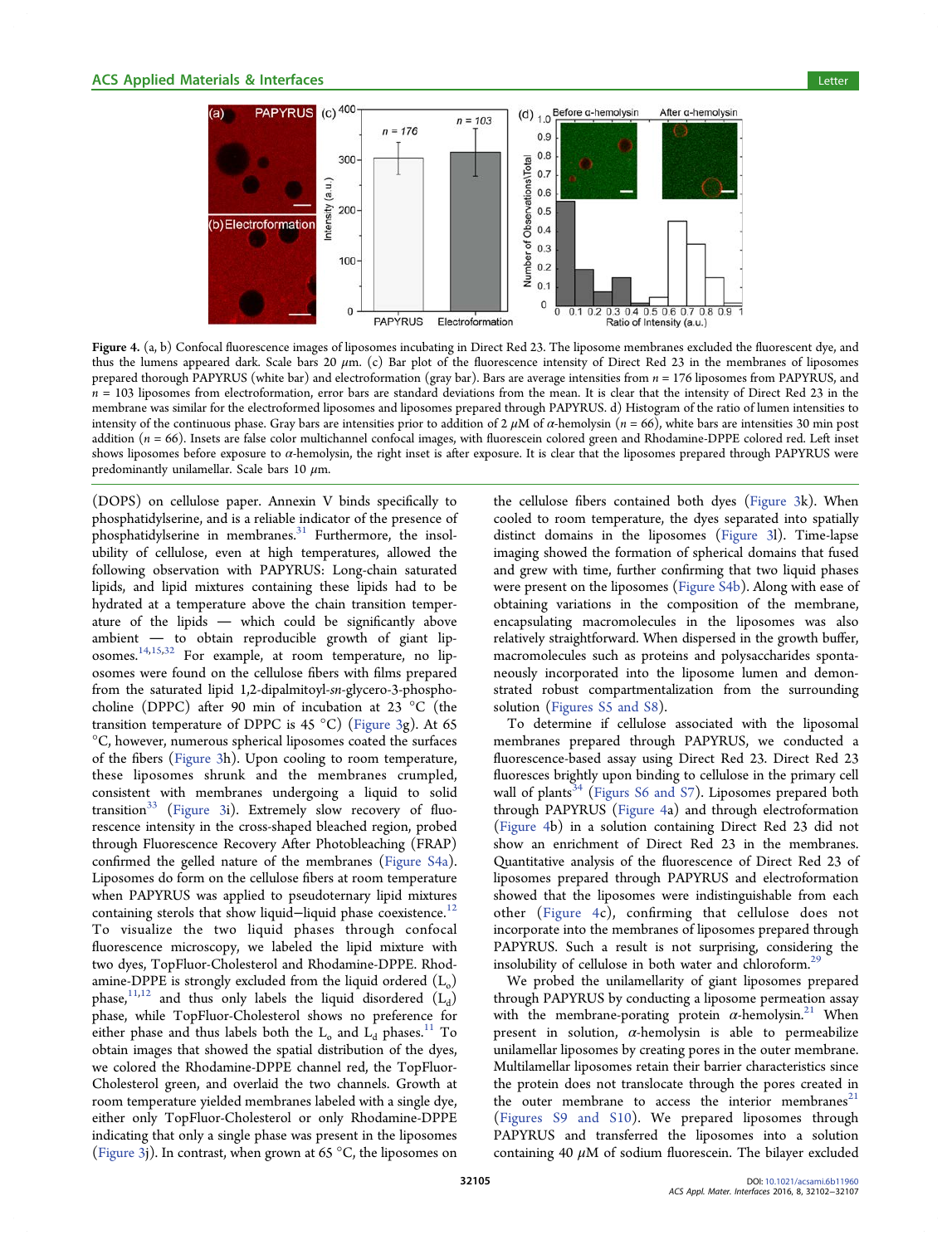<span id="page-5-0"></span>the dye from the interior of the liposomes, which thus appeared black against a bright background [\(Figure 4d](#page-4-0), left inset). A histogram of the distribution of the ratio of the lumen intensities to the intensity in the continuous phase confirmed that the liposomes excluded the dye [\(Figure 4d](#page-4-0)). When exposed to 2  $\mu$ M of  $\alpha$ -hemolysin, the liposomes became permeable to fluorescein [\(Figure 4](#page-4-0)d, right inset), and consequently the distribution of intensities shifted to higher values, demonstrating that the liposomes were unilamellar.

A significant advantage of PAPYRUS over existing techniques is the extreme simplicity of the method and its compatibility with many different compositions of lipids and aqueous buffers. Unlike electroformation-the most widely used technique currently—a method that requires a power source, specialized apparatus, platinum wires, or indium tin oxide  $(ITO)$  coated slides that degrade,<sup>[35](#page-6-0)</sup> PAPYRUS relies on readily available, disposable, and economical paper. The method also eliminates the potential for contamination by soluble polymers and changes in lipid properties due to electric field-induced oxidation. Finally, the ease of manipulation of paper makes practical massive and economical parallelization and scale-up of the fabrication of giant liposomes by employing readily available fluid receptacles such as Eppendorf tubes or multiwell plates [\(Figure S11](http://pubs.acs.org/doi/suppl/10.1021/acsami.6b11960/suppl_file/am6b11960_si_001.pdf)). PAPYRUS thus further broadens the use of giant liposomes, and introduces the many benefits of paper, apparent in other fields,<sup>[26](#page-6-0)−[28](#page-6-0)</sup> to the field of lipid-based materials and technologies.

### ■ ASSOCIATED CONTENT

#### **6** Supporting Information

The Supporting Information is available free of charge on the [ACS Publications website](http://pubs.acs.org) at DOI: [10.1021/acsami.6b11960](http://pubs.acs.org/doi/abs/10.1021/acsami.6b11960).

Details of experimental methods; details on the characterization of the liposomes including encapsulation, unilamellarity, repeatability, use of ionic buffers, and phase behavior; and Figures S1−S12 [\(PDF](http://pubs.acs.org/doi/suppl/10.1021/acsami.6b11960/suppl_file/am6b11960_si_001.pdf))

#### ■ AUTHOR INFORMATION

#### Corresponding Author

\*E-mail: [asubramaniam@ucmerced.edu](mailto:asubramaniam@ucmerced.edu).

#### Author Contributions

† K.M.K. and M.X. contributed equally to this work.

#### Notes

The authors declare no competing financial interest.

#### ■ ACKNOWLEDGMENTS

This work was funded by NSF Award CBET-1512686. SEM imaging and characterization was performed on a scanning electron microscope purchased through NASA Grant NNX15AQ01A. We thank Dr. David Gravano for helpful conversations.

#### ■ REFERENCES

(1) Lasic, D. D.; Martin, F. J. On the Mechanism of Vesicle Formation. J. Membr. Sci. 1990, 50 (2), 215−222.

(2) Bourgaux, C.; Couvreur, P. Interactions of Anticancer Drugs with Biomembranes: What Can We Learn from Model Membranes? J. Controlled Release 2014, 190, 127−138.

(3) Hovijitra, N. T.; Wuu, J. J.; Peaker, B.; Swartz, J. R. Cell-Free Synthesis of Functional Aquaporin Z in Synthetic Liposomes. Biotechnol. Bioeng. 2009, 104 (1), 40−49.

(4) Michel, M.; Winterhalter, M.; Darbois, L.; Hemmerle, J.; Voegel, J. C.; Schaaf, P.; Ball, V. Giant Liposome Microreactors for Controlled Production of Calcium Phosphate Crystals. Langmuir 2004, 20 (15), 6127−6133.

(5) Frohnmayer, J. P.; Brü ggemann, D.; Eberhard, C.; Neubauer, S.; Mollenhauer, C.; Boehm, H.; Kessler, H.; Geiger, B.; Spatz, J. P. Minimal Synthetic Cells to Study Integrin-Mediated Adhesion. Angew. Chem., Int. Ed. 2015, 54 (42), 12472−12478.

(6) López-Montero, I.; Rodríguez-García, R.; Monroy, F. Artificial Spectrin Shells Reconstituted on Giant Vesicles. J. Phys. Chem. Lett. 2012, 3 (12), 1583−1588.

(7) Sankaranarayanan, K.; Hakkim, V.; Nair, B. U.; Dhathathreyan, A. Nanoclusters of Nickel Oxide Using Giant Vesicles. Colloids Surf., A 2012, 407, 150−158.

(8) Tsuji, G.; Fujii, S.; Sunami, T.; Yomo, T. Sustainable Proliferation of Liposomes Compatible with Inner RNA Replication. Proc. Natl. Acad. Sci. U. S. A. 2016, 113 (3), 590−595.

(9) Kurihara, K.; Okura, Y.; Matsuo, M.; Toyota, T.; Suzuki, K.; Sugawara, T. A Recursive Vesicle-Based Model Protocell with a Primitive Model Cell Cycle. Nat. Commun. 2015, 6, 8352.

(10) Eierhoff, T.; Bastian, B.; Thuenauer, R.; Madl, J.; Audfray, A.; Aigal, S.; Juillot, S.; Rydell, G. E.; Müller, S.; de Bentzmann, S.; Imberty, A.; Fleck, C.; Römer, W. A Lipid Zipper Triggers Bacterial Invasion. Proc. Natl. Acad. Sci. U. S. A. 2014, 111 (35), 12895−12900.

(11) Subramaniam, A. B.; Guidotti, G.; Manoharan, V. N.; Stone, H. A. Glycans Pattern the Phase Behaviour of Lipid Membranes. Nat. Mater. 2013, 12 (2), 128−133.

(12) Veatch, S. L.; Keller, S. L. Separation of Liquid Phases in Giant Vesicles of Ternary Mixtures of Phospholipids and Cholesterol. Biophys. J. 2003, 85 (5), 3074−3083.

(13) Walde, P.; Cosentino, K.; Engel, H.; Stano, P. Giant Vesicles: Preparations and Applications. ChemBioChem 2010, 11, 848−865.

(14) Needham, D.; Evans, E. Structure and Mechanical Properties of Giant Lipid (DMPC) Vesicle Bilayers from 20 °C below to 10 °C above the Liquid Crystal-Crystalline Phase Transition at 24 °C. Biochemistry 1988, 27, 8261−8269.

(15) Bagatolli, L. A.; Parasassi, T.; Gratton, E. Giant Phospholipid Vesicles: Comparison among the Whole Lipid Sample Characteristics Using Different Preparation Methods - A Two Photon Fluorescence Microscopy Study. Chem. Phys. Lipids 2000, 105 (2), 135−147.

(16) Akashi, K.; Miyata, H.; Itoh, H.; Kinosita, K. Preparation of Giant Liposomes in Physiological Conditions and Their Characterization under an Optical Microscope. Biophys. J. 1996, 71 (6), 3242− 3250.

(17) Angelova, M. I.; Dimitrov, D. S. Liposome Electroformation. Faraday Discuss. Chem. Soc. 1986, 81, 303−311.

(18) Horger, K. S.; Estes, D. J.; Capone, R.; Mayer, M. Films of Agarose Enable Rapid Formation of Giant Liposomes in Solutions of Physiologic Ionic Strength. J. Am. Chem. Soc. 2009, 131 (5), 1810− 1819.

(19) Weinberger, A.; Tsai, F. C.; Koenderink, G. H.; Schmidt, T. F.; Itri, R.; Meier, W.; Schmatko, T.; Schröder, A.; Marques, C. Gel-Assisted Formation of Giant Unilamellar Vesicles. Biophys. J. 2013, 105 (1), 154−164.

(20) López Mora, N.; Hansen, J. S.; Gao, Y.; Ronald, A. A.; Kieltyka, R.; Malmstadt, N.; Kros, A. Preparation of Size Tunable Giant Vesicles from Cross-Linked Dextran(ethylene Glycol) Hydrogels. Chem. Commun. 2014, 50 (16), 1953−1955.

(21) Deshpande, S.; Caspi, Y.; Meijering, A.; Dekker, C. Octanol-Assisted Liposome Assembly on Chip. Nat. Commun. 2016, 7, 10447. (22) van Swaay, D.; deMello, A. Microfluidic Methods for Forming Liposomes. Lab Chip 2013, 13 (5), 752−767.

(23) Lira, R. B.; Dimova, R.; Riske, K. A. Giant Unilamellar Vesicles Formed by Hybrid Films of Agarose and Lipids Display Altered Mechanical Properties. Biophys. J. 2014, 107 (7), 1609−1619.

(24) Zhou, Y.; Berry, C. K.; Storer, P. A.; Raphael, R. M. Peroxidation of Polyunsaturated Phosphatidyl-Choline Lipids during Electroformation. Biomaterials 2007, 28 (6), 1298−1306.